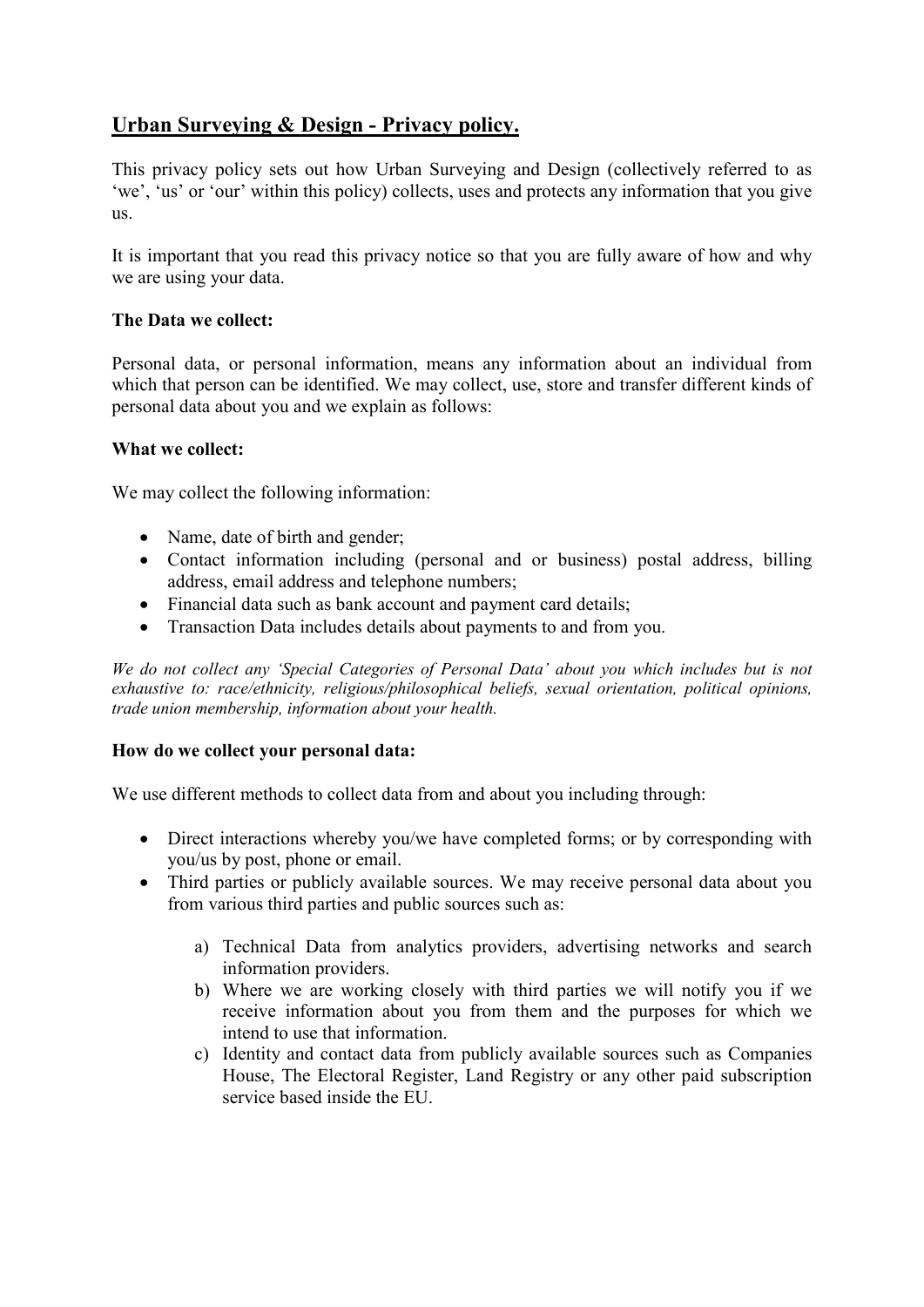# **Cookies:**

Our website uses cookies to establish an individual's use of our website, this enables us to monitor and improve our website. Please see our Cookie Policy for more information.

# **What we do with the information we gather**

We require this information to understand your needs and provide you with a better service, and in particular for the following reasons:

- Where we need to perform the contract, we have or are about to enter into with you;
- Internal record keeping and obligations;
- We may use the information for legitimate interests (or those of a third party) where your interests and rights do not override such interests;
- From time to time, we may also use your information to contact you regarding our services or advertising feedback. We may use the information to customise our services and website according to such feedback;
- Where we need to comply with a legal or regulatory obligation in which case we may process your personal data without your knowledge or consent, in compliance with the above rules, where this is required or permitted by law

# **If you fail or refuse to provide personal data:**

Where we need to collect personal data to perform our contract with you or by law and you refuse or fail to provide such data, we may not be able to perform the contract, obligations or services we have/or are trying to enter into with you. In this instance we reserve the right to cancel the service you have or are trying to obtain from us but we will notify you if this at the time.

# **Disclosure of personal data:**

We may have to share your personal data with the following external third parties:

- i. Local authorities, business associates, sub-contractors or payment services/providers;
- ii. Specific third parties such as other consultants, accountants, legal professionals and other relevant expert consultants;
- iii. Property search agents, HMLR or Government bodies;
- iv. Third parties to whom we may choose to sell, transfer, or merge parts of our business or our assets. Alternatively, we may seek to acquire other businesses or merge with them. If a change happens to our business, then the new owners may use your personal data in the same way as set out in this privacy notice.

We require all third parties to respect the security of your personal data and to treat it in accordance with the law. We do not allow our third-party service providers to use your personal data for their own purposes and only permit them to process your personal data for specified purposes and in accordance with our instructions.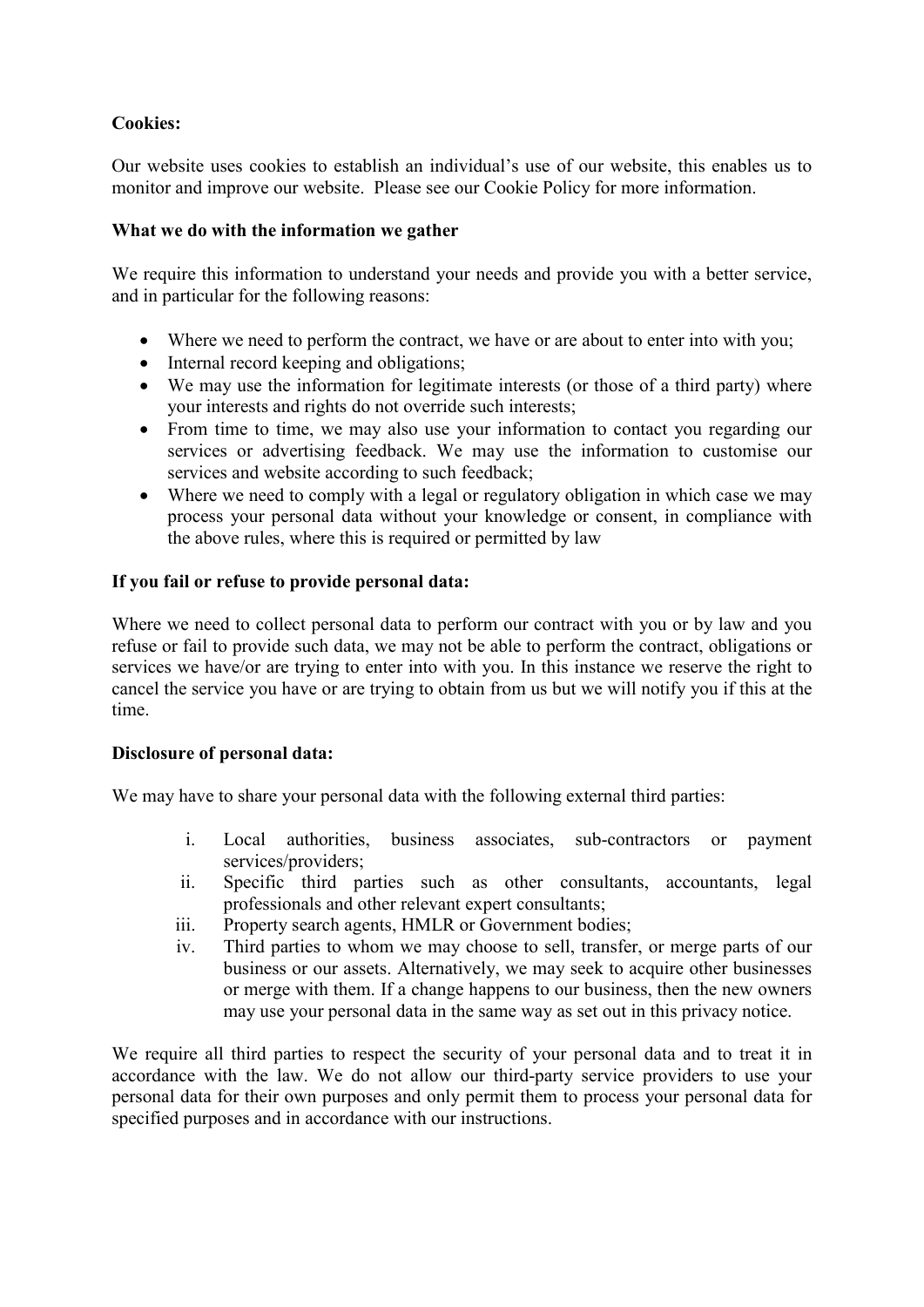#### **Links to other websites**

Our website may contain links to other websites of interest. However, once you have used these links to leave our site, you should note that we do not have any control over that other website. Therefore, we cannot be responsible for the protection and privacy of any information which you provide whilst visiting such sites and such sites are not governed by this privacy statement. You should exercise caution and look at the privacy statement applicable to the website in question.

## **International**

We do not process your personal data outside of the European Economic Area.

## **Data security:**

We are committed to ensuring that your information is secure. In order to prevent unauthorised access, alteration or disclosure, we have put in place suitable security measures to safeguard and secure the information we collect. We also limit access to your personal data to those employees, agents, contractors and other third parties who have a business need to know. They will only process your personal data on our instructions and they are subject to a duty of confidentiality.

We have procedural measures in place to deal with any suspected personal data breach and will notify you, and any applicable regulator, of any breach where we are legally required to do so.

#### **How long we retain your data:**

We will only retain your personal data for as long as necessary to fulfil the purposes we collected it for.

We are required under UK law to keep your basic information including name, address, contact details, financial and transactional data for a minimum of 6 years after which time it will be destroyed.

If at any point you wish to know what data we hold about you, how we process it, if it is incorrect or if you wish to have your data deleted you can request this by contacting us at info@urban-surveying.com

#### **Further information:**

For the purpose of the Data Protection Act 1998 (the Act) and the EU General Data Protection Regulation (GDPR), we have appointed a data privacy manager (Ms Julie Collyer) who is responsible for overseeing questions in relation to this privacy notice. If you have any questions about this privacy notice, please contact the data privacy manager on  $info@urban$ surveying.com or at The Old Bakery, 22 Church Street, St Peters, Broadstairs, Kent CT10 2TT or by telephone on 01843 867507.

If you have a complaint on how we have handled your Information, please contact us as detailed above in order to have the matter investigated. If you are not satisfied with our